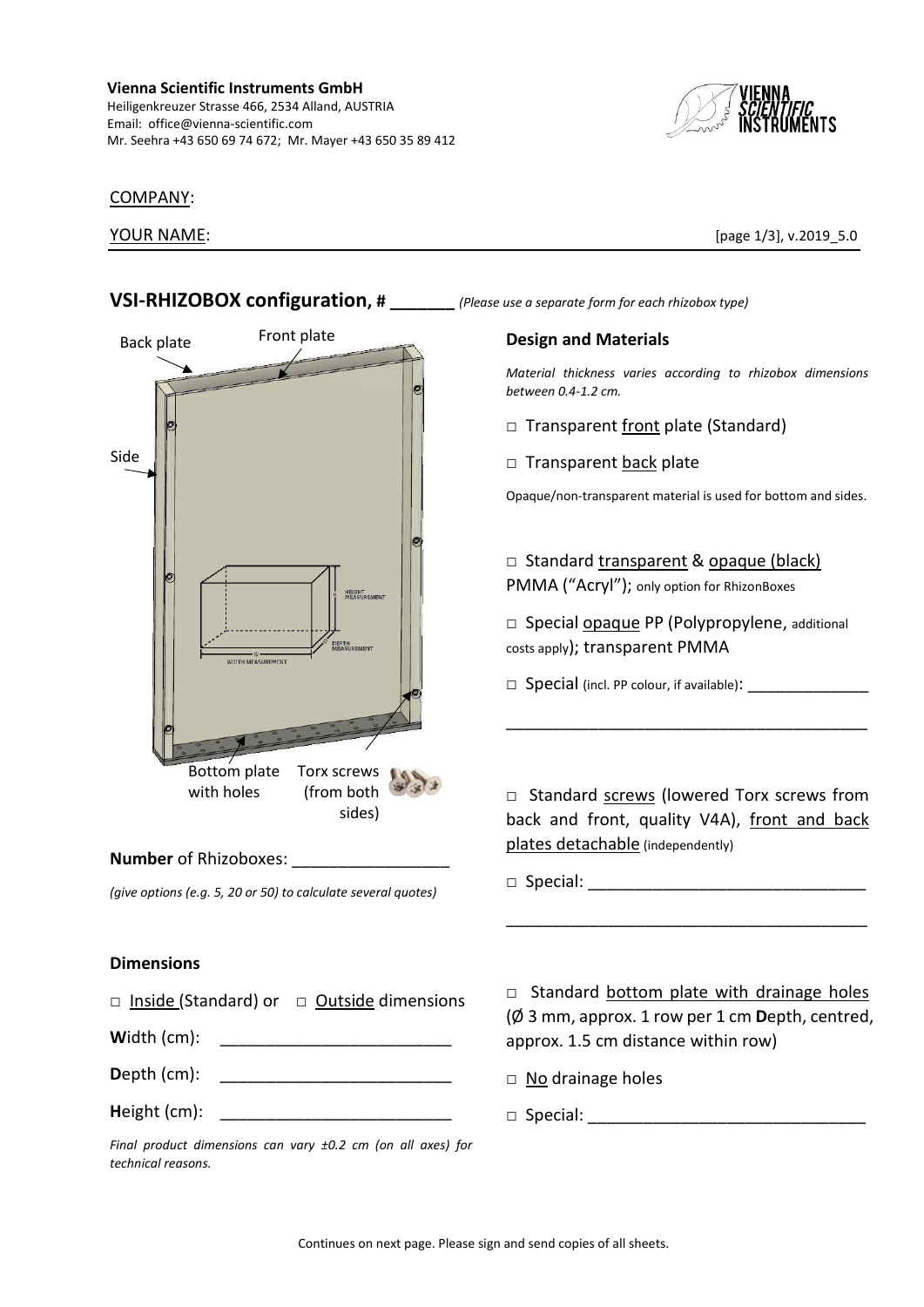## **Special designs**

**"Splitbox" design** *(compartmentalizing the rhizobox)*

 $\Box$  Additional separating strip in the middle of chamber width (same material & same screwing pattern as sides; not in figure!)

\_\_\_\_\_\_\_\_\_\_\_\_\_\_\_\_\_\_\_\_\_\_\_\_\_\_\_\_\_\_\_\_\_\_\_\_\_\_\_\_\_\_\_\_\_\_\_\_\_\_\_\_\_\_\_\_\_\_\_\_\_\_\_\_\_\_\_\_\_\_\_\_\_\_\_\_\_\_

 $\Box$  Special:  $\Box$ 

# **"Rhizonbox" design** *(for advanced soil pore water sampling and manipulation)*

 $\Box$  Array of holes in back plate (1.5 mm inner diameter), 5 mm x 5 mm grid (starting approx. 2 cm from sides & bottom, 4 cm from top; not in figure), allowing entering MicroRhizon samplers for localized soil pore water sampling (e.g. next to roots); Back plate must be PMMA (black)

□ Holes in right side (4.5 mm inner diameter, centred, 5, 10 and 15 cm from bottom; not in figure), to allow entering Rhizon samplers (with silicon sleeves) for "integral" soil pore water extraction or soil moisture manipulation (at different depth); *Please define specifics below!*

\_\_\_\_\_\_\_\_\_\_\_\_\_\_\_\_\_\_\_\_\_\_\_\_\_\_\_\_\_\_\_\_\_\_\_\_\_\_\_\_\_\_\_\_\_\_\_\_\_\_\_\_\_\_\_\_\_\_\_\_\_\_\_\_\_\_\_\_\_\_\_\_\_\_\_\_\_\_

 $\Box$  Special:

### **Accessories**

### **Rack**

□ Standard rack system, to position the rhizoboxes in an angled  $(40^{\circ})$  fashion (front plate downwards), holds 5 boxes per unit (colour and opaque material similar to boxes); # racks:

\_\_\_\_\_\_\_\_\_\_\_\_\_\_\_\_\_\_\_\_\_\_\_\_\_\_\_\_\_\_\_\_\_\_\_\_\_\_\_\_\_\_\_\_\_\_\_\_\_\_\_\_\_\_\_\_\_\_\_\_\_\_\_\_\_\_\_\_\_\_\_\_\_\_\_\_\_\_

 $\Box$  Special:  $\Box$ 

### **Soil water sampling, manipulation and irrigation** (by *Rhizosphere Research Products B.V.*)

□ Include \_\_\_\_\_ sets of MicroRhizon samplers in the offer; RRP # \_\_\_\_\_\_\_\_\_\_\_\_\_\_\_\_\_\_\_\_\_\_\_

□ Include \_\_\_\_\_\_ sets of Rhizon samplers (with sleeves) in the offer; RRP # \_\_\_\_\_\_\_\_\_\_\_

 $\Box$  Include sets of RhizonIrrigators (RRP# 19.21.71) in the offer

*10 samplers per set. Please give the type of Rhizon sampler (RRP number #) if known. See our webpage for a list of Rhizon products or contact manufacturer for details (info@rhizosphere.com).*